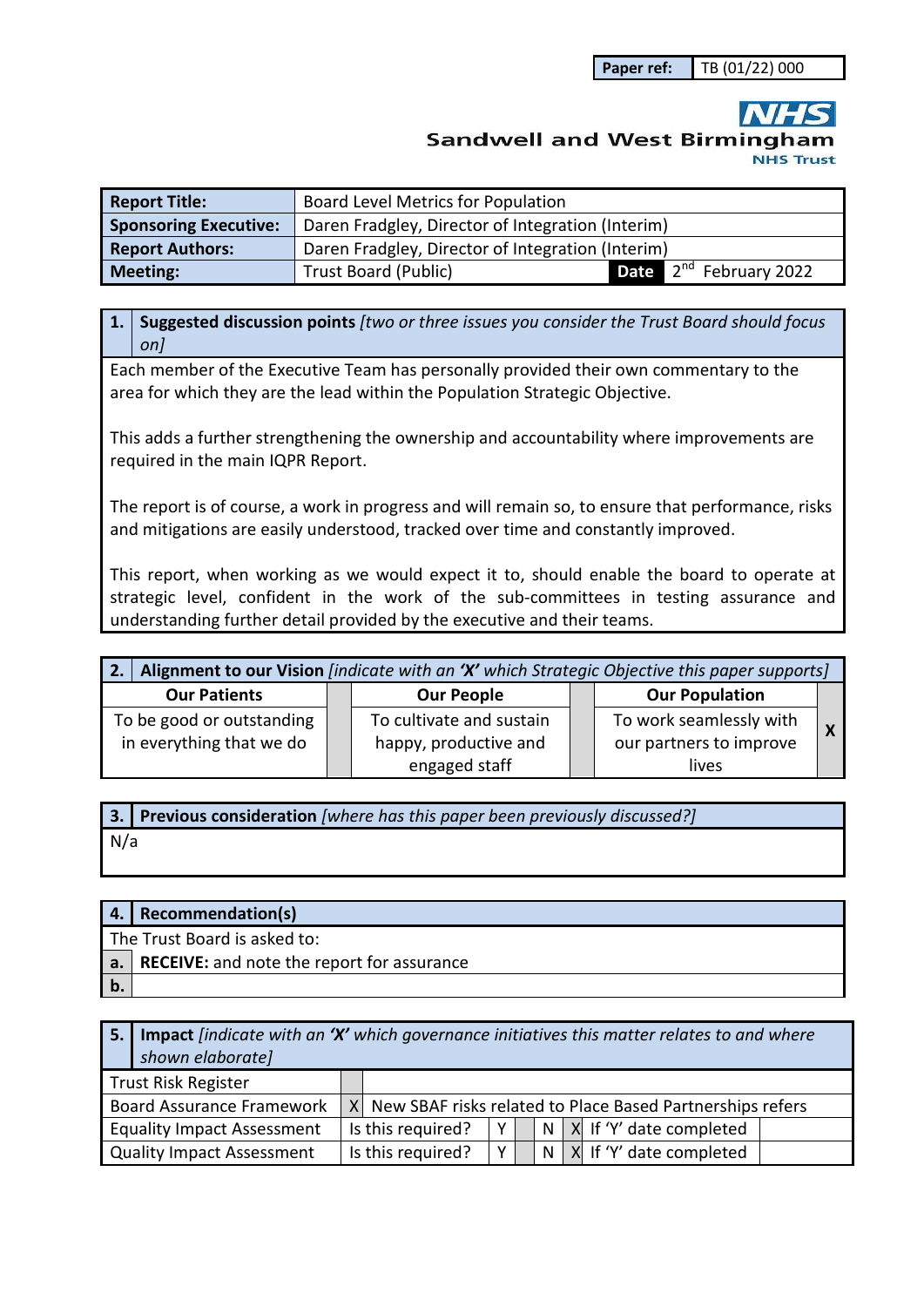## **SANDWELL AND WEST BIRMINGHAM NHS TRUST**

## **Report to the Public Trust Board: 2nd February 2022**

## **Board Level Metrics for Population**

| <b>CQC Domain</b>                                                                                                                                                                                                                                                                                                                                                                                                                                                                                                                                                                                                                                                                                                                                                                                                                                                                                                                                                                                                                                                                            | N/a                   |  |  |  |  |  |
|----------------------------------------------------------------------------------------------------------------------------------------------------------------------------------------------------------------------------------------------------------------------------------------------------------------------------------------------------------------------------------------------------------------------------------------------------------------------------------------------------------------------------------------------------------------------------------------------------------------------------------------------------------------------------------------------------------------------------------------------------------------------------------------------------------------------------------------------------------------------------------------------------------------------------------------------------------------------------------------------------------------------------------------------------------------------------------------------|-----------------------|--|--|--|--|--|
| <b>Trust Strategic Objective</b>                                                                                                                                                                                                                                                                                                                                                                                                                                                                                                                                                                                                                                                                                                                                                                                                                                                                                                                                                                                                                                                             | <b>Our Population</b> |  |  |  |  |  |
| Executive Lead(s): Director of Integration (Interim)                                                                                                                                                                                                                                                                                                                                                                                                                                                                                                                                                                                                                                                                                                                                                                                                                                                                                                                                                                                                                                         |                       |  |  |  |  |  |
| In my previous reports I have broken down the current work on the population metrics in<br>the format below and for the medium term I will retain this format whilst the Integration<br>Committee matures, and the system establishes a set of agreed measures.                                                                                                                                                                                                                                                                                                                                                                                                                                                                                                                                                                                                                                                                                                                                                                                                                              |                       |  |  |  |  |  |
| Long term strategic outcome measures<br>The work on the development of these measures has continued but at a slower pace due to<br>the presence of Omicron pressures. It is now clear that all the Black Country places have<br>started to develop a set of these metrics with their public health teams.                                                                                                                                                                                                                                                                                                                                                                                                                                                                                                                                                                                                                                                                                                                                                                                    |                       |  |  |  |  |  |
| To encourage alignment, I have spoken to all the other place-based leaders, and we are in<br>the process of sharing and cross checking these measures. The national outcome measures<br>are also expected but not until later in the year. It is therefore suggested that we use the<br>Integration Committee to work through the options in the next few months and approve a<br>set ready for board consumption. These measures will be reviewed at set intervals<br>throughout the year, but this is unlikely to be monthly due to the slow change profile<br>monthly.                                                                                                                                                                                                                                                                                                                                                                                                                                                                                                                    |                       |  |  |  |  |  |
| A series of output measures are also being worked through with partners and other places<br>in the Black Country. These measures will focus more on the operational effectiveness of<br>the Place and highlight alignment between providers and cross border work when relevant<br>This work is developing at a quicker rate and the Trust is already building a series of<br>dashboards around discharge efficiency and performance. This work is happening with<br>other place partners and will have a viewpoint across the entire place-based operations.<br>To provide an example of the scope of work this will include, community activity, demand<br>and capacity, access standards to all parts and quality outcomes for patients and citizens<br>and then specific measures on capacity and outcome on virtual wards. These metrics will<br>feed through the governance structure with the strategic items only coming to board and a<br>wider set coming to the Integration Committee. I am forecasting with the current focus that<br>this will be in the April governance cycle |                       |  |  |  |  |  |
|                                                                                                                                                                                                                                                                                                                                                                                                                                                                                                                                                                                                                                                                                                                                                                                                                                                                                                                                                                                                                                                                                              |                       |  |  |  |  |  |

Finally, a series of **transformation measures** will be included in the supporting papers presented to Board as required from March and will be used to highlight progress on the wider work with the partnership. This month we have deployed the first versions of the